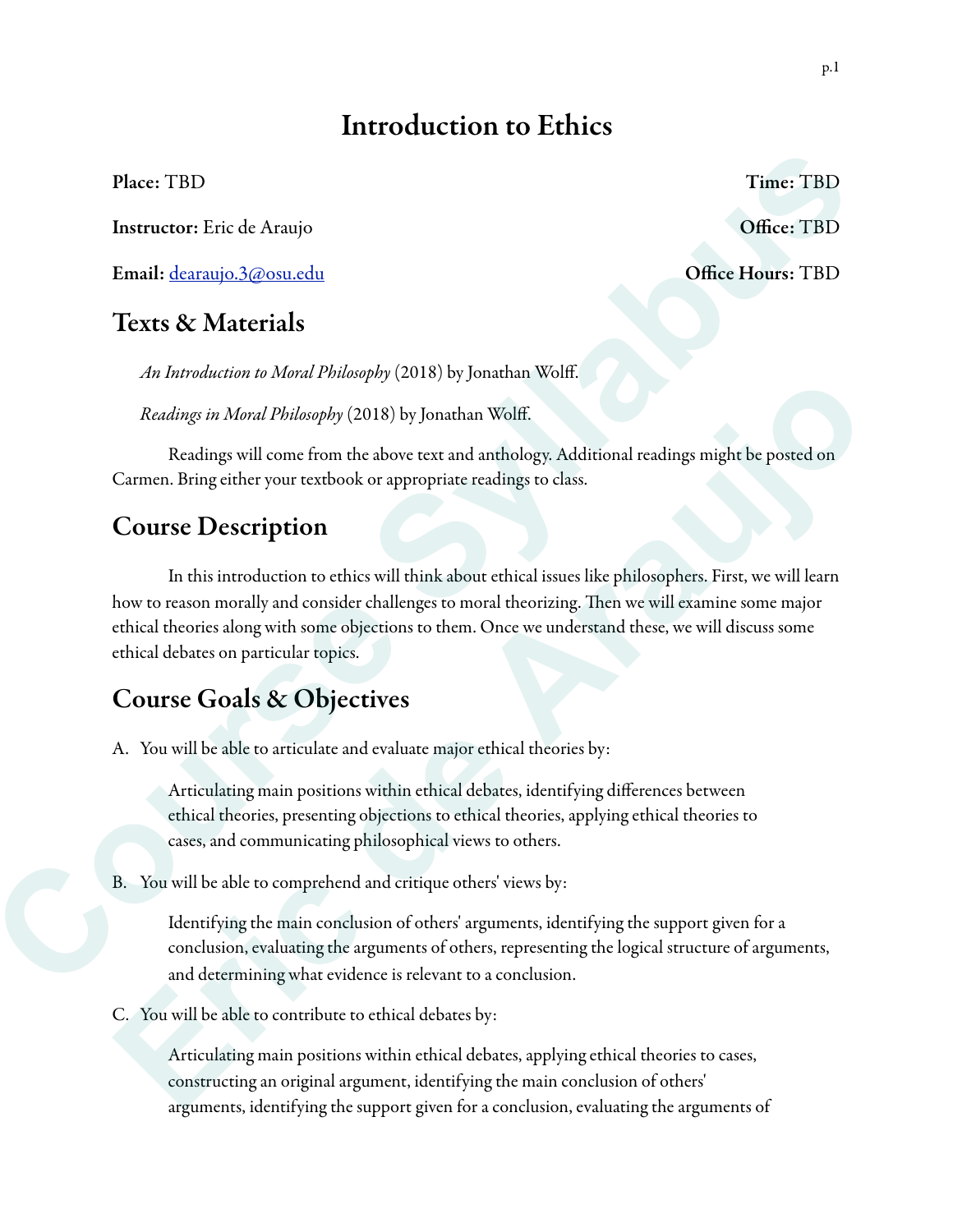others, distinguishing moral and non-moral questions, communicating philosophical views to others, and anticipating and defending views from objections.

## Schedule

#### *Schedule of Readings*

|       | Schedule                  |                                                                                                                                                                                                                                                                                                                                                                                                                                                                                                                                                                                                                                 |                |
|-------|---------------------------|---------------------------------------------------------------------------------------------------------------------------------------------------------------------------------------------------------------------------------------------------------------------------------------------------------------------------------------------------------------------------------------------------------------------------------------------------------------------------------------------------------------------------------------------------------------------------------------------------------------------------------|----------------|
|       |                           | Here is the schedule we hope to follow. The first table lists the topics and associated readings. $An$<br>Introduction to Moral Philosophy is abbreviated as Intro., while Readings in Moral Philosophy is<br>abbreviated as Readings. You should read the material before the first day of discussion. Reading quizzes<br>are due the day of the assigned reading. The second table lists when major assignments are due and when<br>exams will occur. The schedule is subject to change as the course progresses. In particular, I am open to<br>changing the applied topics we discuss at the end based on student interest. |                |
|       | Schedule of Readings      |                                                                                                                                                                                                                                                                                                                                                                                                                                                                                                                                                                                                                                 |                |
| Topic |                           | Reading                                                                                                                                                                                                                                                                                                                                                                                                                                                                                                                                                                                                                         | Day            |
|       | Philosophy &<br>Arguments | Chapter 1 in Intro.                                                                                                                                                                                                                                                                                                                                                                                                                                                                                                                                                                                                             | $\mathbf{2}$   |
|       | Why Reason                | Chapter 2 in Intro.                                                                                                                                                                                                                                                                                                                                                                                                                                                                                                                                                                                                             | $\overline{3}$ |
|       | Morally?                  | Chapter 3 in Intro.                                                                                                                                                                                                                                                                                                                                                                                                                                                                                                                                                                                                             | $\overline{4}$ |
|       |                           | Chapter 8 in Intro.                                                                                                                                                                                                                                                                                                                                                                                                                                                                                                                                                                                                             | 5              |
|       | Utilitarianism            |                                                                                                                                                                                                                                                                                                                                                                                                                                                                                                                                                                                                                                 |                |
|       |                           | Chapter 9 in Intro.                                                                                                                                                                                                                                                                                                                                                                                                                                                                                                                                                                                                             | 7              |
|       |                           |                                                                                                                                                                                                                                                                                                                                                                                                                                                                                                                                                                                                                                 |                |
|       | Kantian<br>Deontology     | Chapter 10 in Intro.                                                                                                                                                                                                                                                                                                                                                                                                                                                                                                                                                                                                            | 9              |
|       |                           |                                                                                                                                                                                                                                                                                                                                                                                                                                                                                                                                                                                                                                 |                |
|       |                           | Chapter 11 in Intro.                                                                                                                                                                                                                                                                                                                                                                                                                                                                                                                                                                                                            |                |
|       |                           |                                                                                                                                                                                                                                                                                                                                                                                                                                                                                                                                                                                                                                 |                |
|       | Virtue Ethics             | Chapter 12 in Intro.                                                                                                                                                                                                                                                                                                                                                                                                                                                                                                                                                                                                            | 13             |
|       |                           |                                                                                                                                                                                                                                                                                                                                                                                                                                                                                                                                                                                                                                 |                |
|       |                           | Chapter 13 in Intro.                                                                                                                                                                                                                                                                                                                                                                                                                                                                                                                                                                                                            |                |
|       |                           |                                                                                                                                                                                                                                                                                                                                                                                                                                                                                                                                                                                                                                 |                |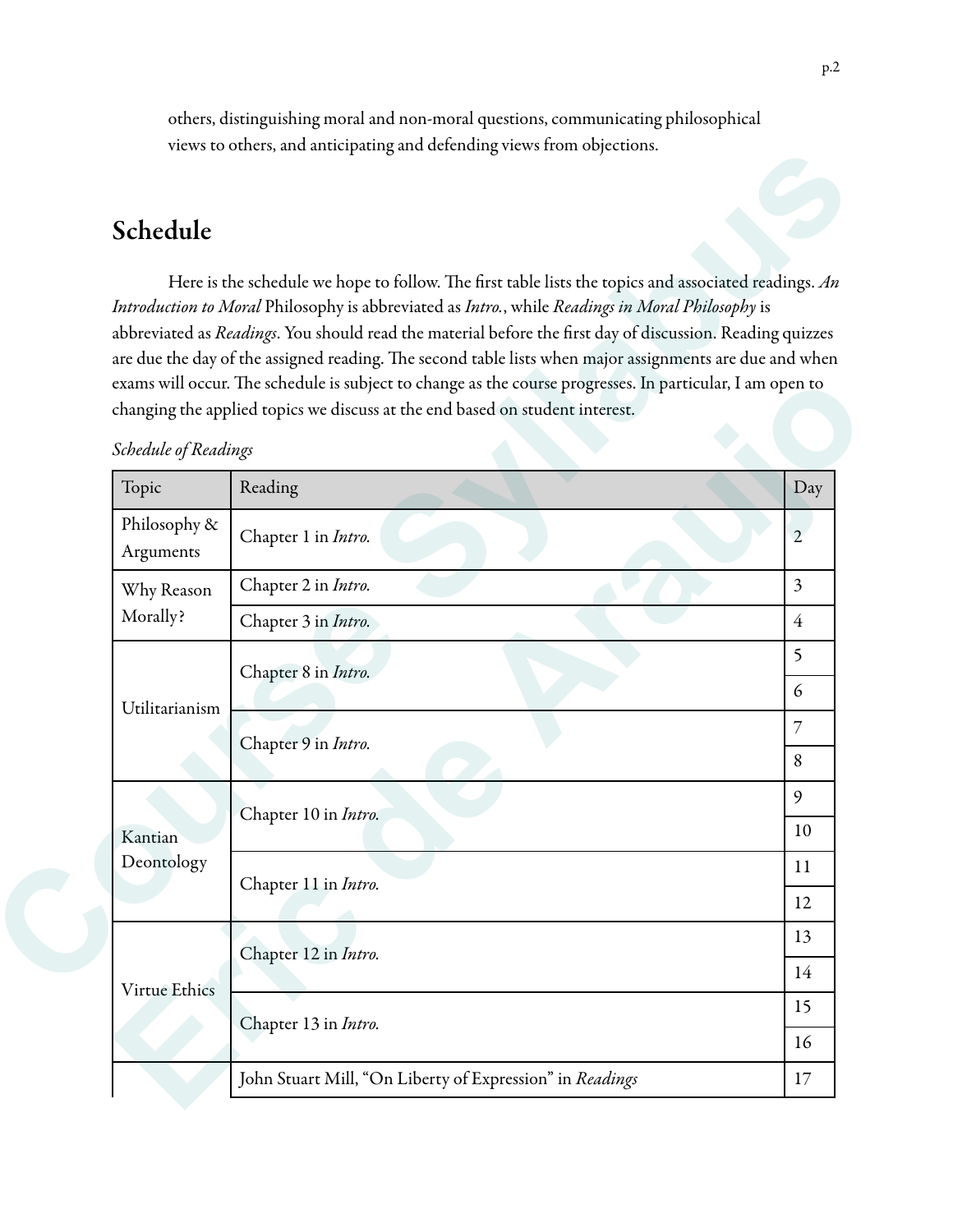| Free Speech             | Catherine McKinnon, "Pornography, Civil Rights, and Speech" in Readings               |       |  |  |
|-------------------------|---------------------------------------------------------------------------------------|-------|--|--|
|                         | Greg Lukianoff and Jonathan Haidt, "The Coddling of the American Mind"<br>in Readings |       |  |  |
|                         | W.E.B. Du Bois, "The Souls of Black Folk" in <i>Readings</i>                          |       |  |  |
|                         | Elizabeth Anderson, "Racial Integration Remains an Imperative" in Readings            |       |  |  |
| Racial Justice          | Shelby Steele, "Affirmative Action: The Price of Preference" in Readings              |       |  |  |
|                         | George Yancy and Judith Butler, "Black Lives Matter" in Readings<br>23                |       |  |  |
|                         | John Rawls, "A Theory of Justice" in Readings                                         |       |  |  |
| Economic                | Robert Nozick, "The Entitlement Theory of Justice" in Readings                        |       |  |  |
| Justice                 | Iris Marion Young, "Political Responsibility and Structural Injustice" in<br>Readings |       |  |  |
| Schedule of Assignments |                                                                                       |       |  |  |
| Day                     | Major Assignment Due                                                                  | Goals |  |  |
| 2                       | B<br>Find an Argument                                                                 |       |  |  |
|                         |                                                                                       |       |  |  |

## *Schedule of Assignments*

| Economic<br>Justice     | Robert Nozick, "The Entitlement Theory of Justice" in Readings                        |              |  |
|-------------------------|---------------------------------------------------------------------------------------|--------------|--|
|                         | Iris Marion Young, "Political Responsibility and Structural Injustice" in<br>Readings | 26           |  |
| Schedule of Assignments |                                                                                       |              |  |
| Day                     | Major Assignment Due                                                                  | Goals        |  |
| $\overline{2}$          | Find an Argument                                                                      | $\mathbf{B}$ |  |
|                         | Critique an Argument                                                                  | $\, {\bf B}$ |  |
| 3                       | Pre-Course Reflection                                                                 | $\mathsf{C}$ |  |
| 14                      | Exam 1                                                                                | A, B         |  |
| 18                      | Essay 1 Draft                                                                         | A, B, C      |  |
|                         | Peer Review                                                                           | $\, {\bf B}$ |  |
| 22                      | Essay 1 Revision                                                                      | A, B, C      |  |
| 26                      | Essay 2 Draft                                                                         | A, B, C      |  |
|                         | Peer Review                                                                           | $\, {\bf B}$ |  |
|                         | Exam 2                                                                                | A, B         |  |
| 27                      | Post-Course Reflection Paper                                                          | $\mathsf C$  |  |
| Exam Week               | <b>Essay 2 Revision</b>                                                               | A, B, C      |  |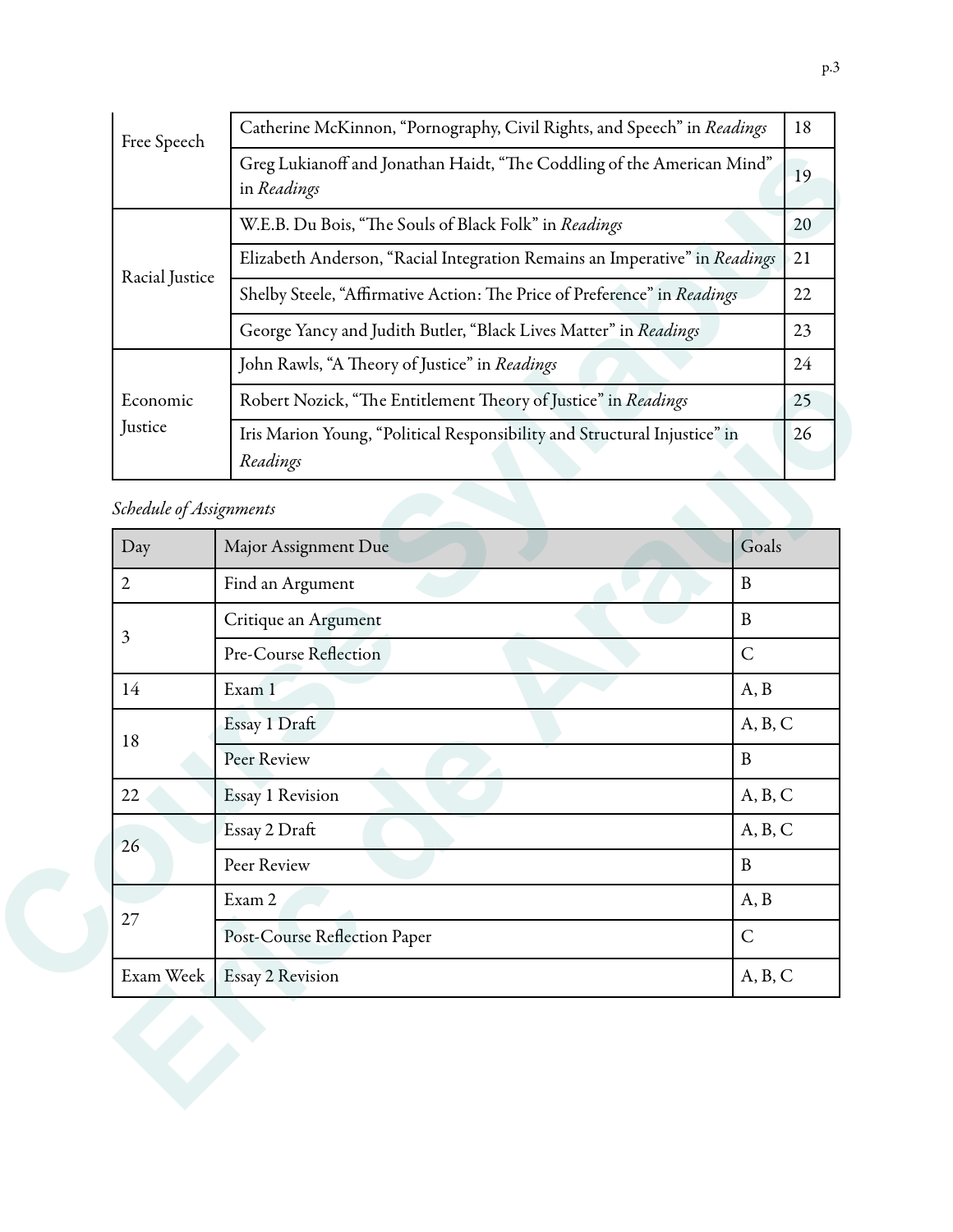#### Grading

| <b>Argument Assignments</b>                         | 10%  | Reading Quizzes                                                                                                                                                                                                                                                                                                | 10% |
|-----------------------------------------------------|------|----------------------------------------------------------------------------------------------------------------------------------------------------------------------------------------------------------------------------------------------------------------------------------------------------------------|-----|
| Find an Argument                                    | 5%   | Essays                                                                                                                                                                                                                                                                                                         | 40% |
| Critique an Argument                                | 5%   | Draft of Essay 1                                                                                                                                                                                                                                                                                               | 4%  |
| Exams                                               | 30%  | Draft of Essay 2                                                                                                                                                                                                                                                                                               | 4%  |
| Exam 1                                              | 15%  | Peer Review of Paper 1                                                                                                                                                                                                                                                                                         | 4%  |
| Exam 2                                              | 15%  | Peer Review of Paper 2                                                                                                                                                                                                                                                                                         | 4%  |
| <b>Reflection Papers</b>                            | 5%   | Revision of Essay 1                                                                                                                                                                                                                                                                                            | 12% |
| Pre-Course Reflection                               | 2.5% | Revision of Essay 2                                                                                                                                                                                                                                                                                            | 12% |
| Post-Course Reflection                              | 2.5% | Participation                                                                                                                                                                                                                                                                                                  | 5%  |
| <b>Course Mechanics</b><br><b>Argument Practice</b> |      | I've planned the course to begin with some basic philosophical skills so you can make your own<br>philosophical contributions. We will then discuss the merits of moral theorizing, examine some ethical<br>theories, and apply our reasoning to particular issues. Here are some of the ways we will do that: |     |
| you practice with these skills.                     |      | In the first few weeks I want you to become comfortable with reading, summarizing, and<br>critiquing arguments. We will have several in class activities and homework assignments that will give                                                                                                               |     |
| Discussion                                          |      |                                                                                                                                                                                                                                                                                                                |     |

## Course Mechanics

### *Argument Practice*

#### *Discussion*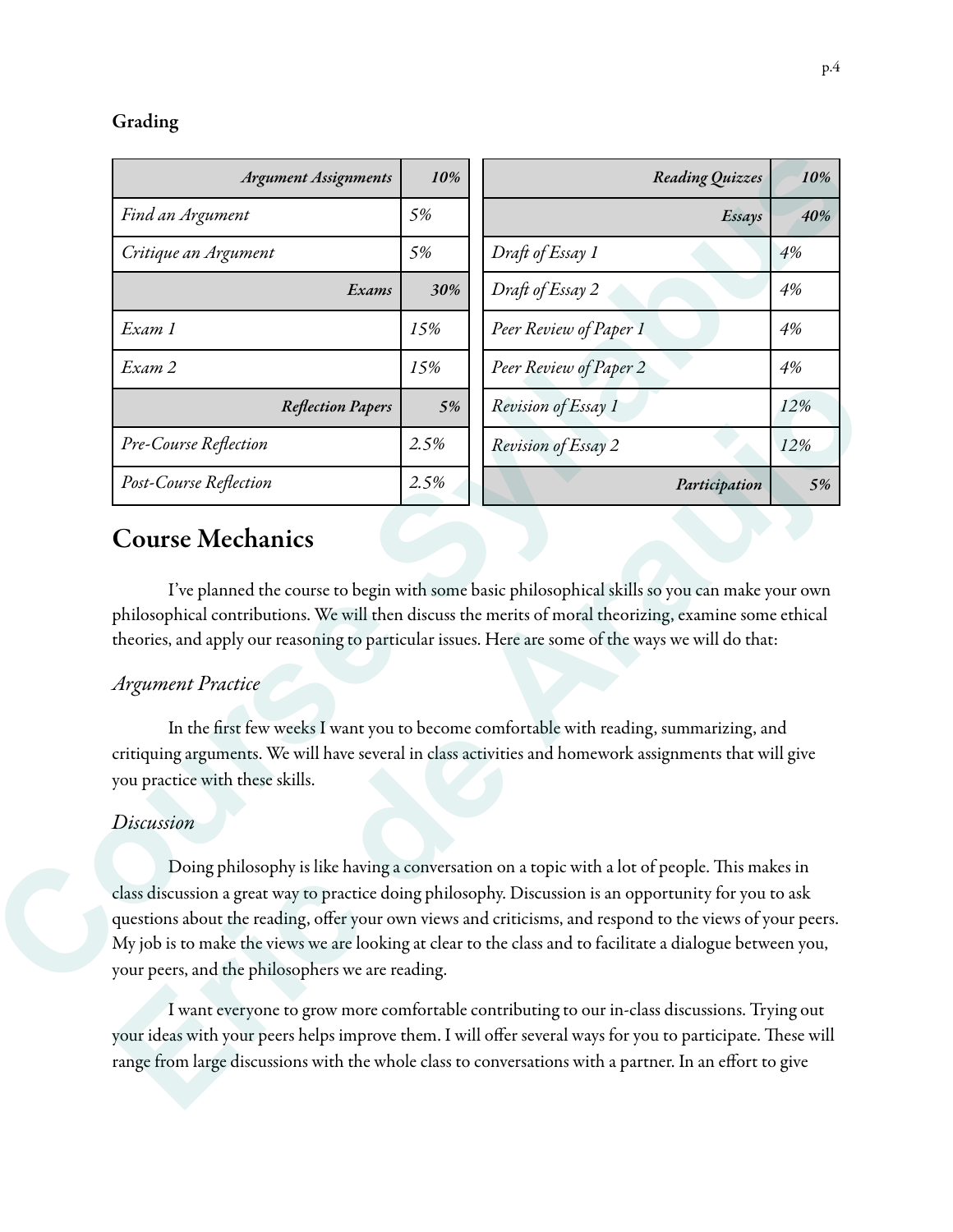everyone an opportunity to participate, I am open to trying different things so that everyone can make a contribution. Again, please contact me if there are any concerns about your contributions to the class.

## *Reading Quizzes*

 In order to best utilize our time together, there will be short quizzes for each of the readings on Carmen. These are designed to assess basic comprehension of the material so you are prepared to discuss the material in class. These will partially be graded on completion and partially on accuracy.

## *Essay Dra*f*s, Peer Review, & Revisions*

Much of the dialogue in philosophy today is done through publishing papers. I want you to be able to contribute to the philosophical dialogue by writing your own papers. Like the revision process in academic publishing, we will have a revision process with the papers you write for this course. You will bring a draft of your paper to class and provide feedback on another student's draft in class. Additionally, I will give you feedback on your drafs. Tat way you will have a chance to respond to this feedback in the final paper you turn in. More information will be provided during the course. ine it there are any concerns about your contributions to the class.<br>
me together, there will be short quizzes for each of the readings on<br>
shasic comprehension of the material so you are prepared to discuss<br>
ally be grade able to contribute to the philosophical dialogue by writing your own papers. I ske the revision process in<br>academic publishing, we will have a revision process with the papers your technology of the contribute to the philo

#### *Exams*

You will not be able to write an essay about all the issues we cover in the course. However, I want you to leave the course with an understanding of the ethical theories and the main points of the debates we discuss. These in-class exams are designed to see how well you comprehend the views we cover.

### *Course Re*fl*ections*

Th ese reflection papers are an opportunity for you to reflect your own views. The initial paper is an opportunity for you to think about what ethics is, what you hope to learn, or what views you might already have. The last paper is an opportunity for you to reflect on how your thinking has been shaped, if at all, by the course. Fractional space of the course with an understanding<br>we discuss. These in-class exams are designed to<br>Course Reflections<br>These reflection papers are an opportun<br>an opportunity for you to think about what et<br>already have. T

## *O*ffi*ce Hours*

 Office hours tend to be an underutilized resource (unless something is due soon). You are welcome to come and chat about anything related to the course or even philosophy in general. Office hours can be a good way to clear up misconceptions and better understand how you are doing in the course. I will make an effort to find a time to meet if you cannot make it to the scheduled times.